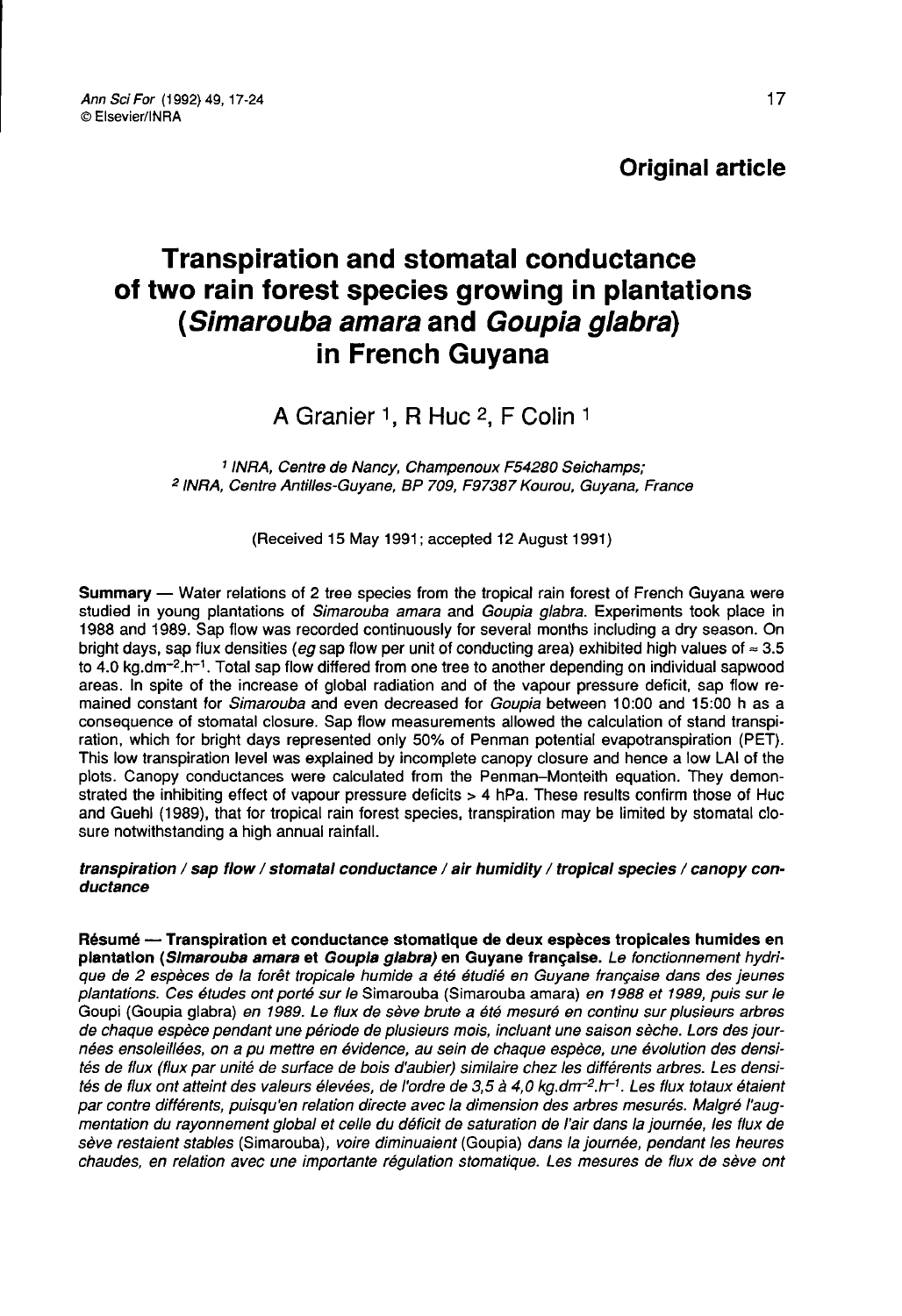#### A Granier et al

permis d'évaluer la transpiration des placeaux, ne représentant environ que 50% de l'ETP Penman pour les belles journées. Ce faible pourcentage a été rapproché du faible indice foliaire de ces jeunes plantations non encore fermées. Un calcul des conductances de couvert a été réalisé à partir de la formule de Penman-Monteith, en assimilant les flux de sève à la transpiration. Les valeurs de conductance ainsi obtenues ont montré un effet négatif important de la sécheresse de l'air, dès que le déficit de saturation dépassait 4 hPa. Les comportements ainsi mis en évidence confirment, après les résultats de Huc et Guehl (1989) que chez ces espèces, une fermeture stomatique peut intervenir, malgré une pluviométrie annuelle élevée.

transpiration / flux de sève / conductance stomatique / humidité de l'air / espèces tropicales / conductance du couvert

#### INTRODUCTION

Tree species and natural forest stands of the tropical rain forest remain poorly studied with respect to their water relations. Although in the North Amazonian regions water availability is not usually a limiting factor, 1-2 dry seasons may occur, sometimes leading to temporary water deficits<br>(Guehl, 1984). Limitations of  $CO<sub>2</sub>$  uptake and water consumption may result from sensitivity of local species to atmospheric drought, which affects the stomatal regulation and the functioning of photosynthetic apparatus in leaves (Huc and Guehl, 1989).

From an ecological point of view, data on water fluxes in these ecosystems are still missing, mainly regarding the 2 components linked to the canopy structure: transpiration and interception of precipitation. Mention should be made, however, of the studies of Roche (1982), Ducrey and Guehl (1990) in French Guyana, Odum and Jo dan (1970) in Puerto Rico and those of Shuttleworth et al (1984) and Shuttleworth (1989) in Brazil.

The perspectives of management of forest wood resources in French Guyana are mainly centered along 2 axes:

- silviculture of natural forest stands ensuring regeneration of valuable tree species;

- to a lesser extent, plantations of trees of commercial interest.

The present article concerns research on water relations, in artificial stands, for 2 species belonging to a group of tree species which are likely to be favored in plantations.

Sap flow measurements were used in order to estimate transpiration for individual trees as well as entire stands.

#### MATERIAL AND METHODS

#### Experimental site

The experiments were conducted on experimental plots of CIRAD-CTFT (Forest Tropical Technical Center) located at Paracou, Sinammary, close to Kourou in French Guyana (53°W, 5.2°N, elevation 40 m). These plantations were established after the natural forest was clear cut and the soil was mechanically prepared. The understorey was completely removed at the start of the experiment. The rainfall is  $\approx 2200$  mm per year, with a minimum occurring between August and November. Average potential evapotranspiration is  $\approx 4$  mm.d<sup>-1</sup> (Roche, 1982). The characteristics of the plots of the 2 studied species, Simarouba amara (Simaroubaceae) and Goupia glabra (Goupiaceae) are given in table I. The soil of the experimental site is an oxisol on precambrian bedrock with a microaggregated structure. Clay content increases continuously from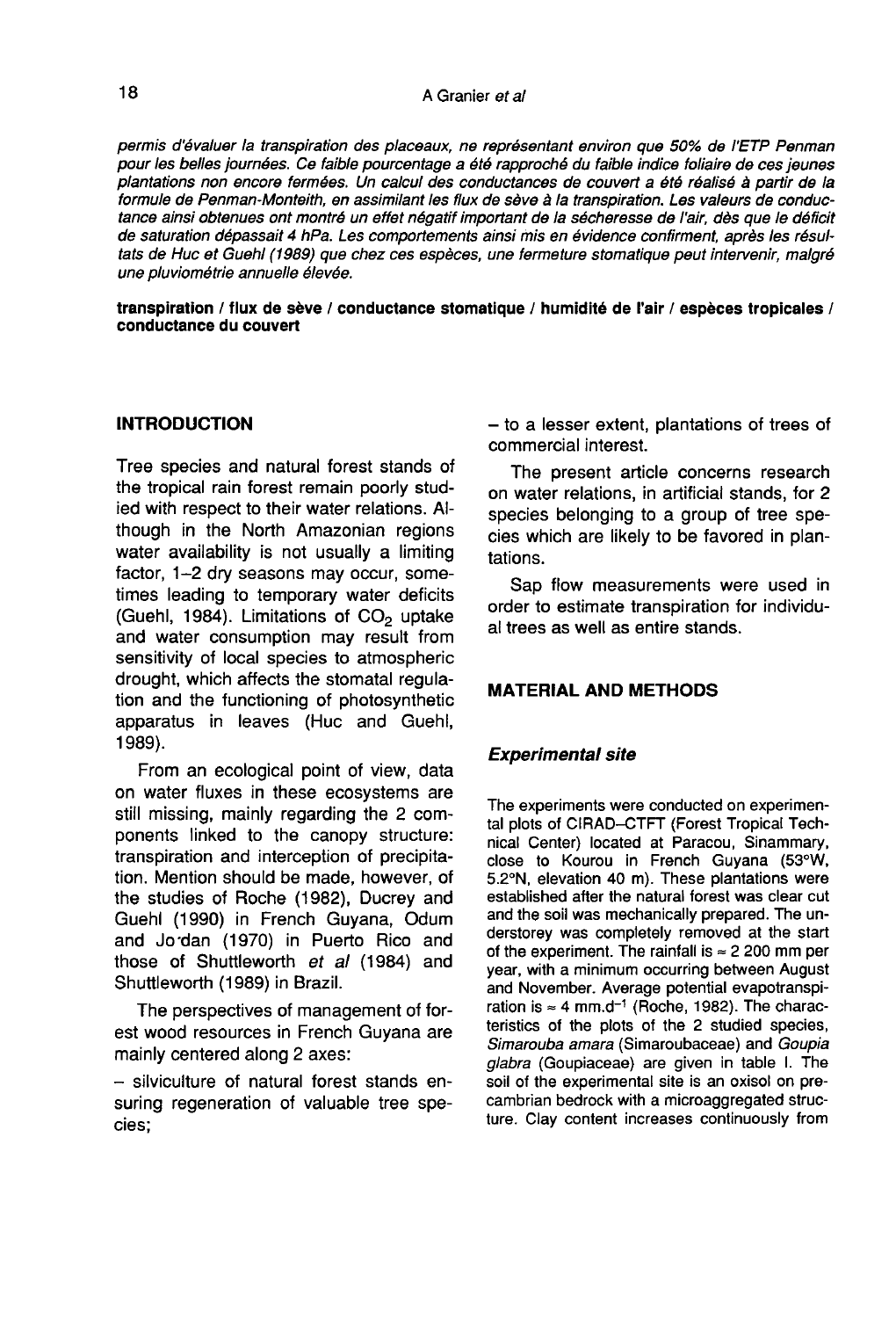|                        |              | Simarouba | Goupia |
|------------------------|--------------|-----------|--------|
| Age                    | (year)       | з         | 5.5    |
| Stems.ha <sup>-1</sup> |              | 4 3 9 8   | 1066   |
| Mean height            | (m)          | 4.7       | 8.8    |
| Mean circumference     | (cm)         | 18.2      | 27.4   |
| Ground area            | $(m2.ha-1)$  | 11.6      | 7.1    |
| Sapwood area           | $(m2.ha-1)$  | 10.8      | 6.9    |
| LAI                    | $m^2.m^{-2}$ | 3.5       | 3.7    |

Table I. Main characteristics of the 2 studied stands.

15-20% in the sandy upper layers to a maximum of 40-50% in the lower layers.

#### Methods

#### Sap flow

Tree transpiration was estimated from sap flow measurements with a constant heating radial flowmeter (Granier, 1985, 1987). This sensor averages the sap flux density (ie flow per unit of conductive area) along its length. One sensor is composed of 2 20-mm long and 2-mm thick probes, covered with an aluminum cylinder which are radially inserted into the sapwood of the trunk. The upper one (20 cm above the lower one) is continuously heated by Joule effect, while the lower one remains at wood tempera ture. Thermocouples in each probe allow measurement of the temperature difference between them. The maximum temperature difference (typically 10-12 °C) is attained when no sap flow occurs. When sap flow commences, convective heat flux is added to diffusive flux into the wood and the temperature difference decreases. A calibration relationship was established in the laboratory on different species allowing the calculation of the sap flux density Ju  $(kg.dm^{-2}.h^{-1})$ :

$$
Ju = 4.28 [\Delta T(0) / \Delta T(Ju) - 1]^{1.23}
$$
 (1)

in which  $\Delta T(0)$  and  $\Delta T(Ju)$  are the temperature differences between both probes (°C), for sap flux densities 0 and Ju respectively.

Total sap flow  $F$  (kg.h<sup>-1</sup>) for each tree is calculated from the sapwood cross-sectional area Total sap flow  $F$  (kg.h<sup>-1</sup>) for each tree is collated from the sapwood cross-sectional are sa (dm<sup>2</sup>) of the trees at the heated probe level:

$$
F = Ju \cdot sa \tag{2}
$$

Stand transpiration T (mm.h<sup>-1</sup>) was comput-<br>Stand transpiration  $T$  (mm.h<sup>-1</sup>) was comput-<br> $F = Ju$ . sa (2)<br>Stand transpiration  $T$  (mm.h<sup>-1</sup>) was comput-<br>for 1-h intervals from sap flow measurements ed for 1-h intervals from sap flow measurements on individual trees by taking into account the representativeness of each tree in the stand. Five Simarouba and 6 Goupia selected from different crown classes were monitored in their respective plots. Stand transpiration:

$$
T = SA \cdot \Sigma J u_i \cdot p_i \tag{3}
$$

in which SA is the stand sapwood area per unit of ground area (dm<sup>2</sup>.m<sup>-2</sup>),  $Ju_i$  is the sap flux density of tree  $i$ , and  $p_i$  is the proportion of sapwood of class i with respect to stand sapwood area.

#### Other measurements

Measurements of leaf water potential were taken every 1-2 h over 2 days in both stands using a pressure chamber. Leaves were chosen both in the upper and the lower part of the crowns for calculating an average value of leaf water potential.

Stomatal conductance was measured every 2 h with a LI-COR 6200 gas exchange system during 2 bright days in the Goupia stand but not in the Simarouba stand because of technical problems.

Air temperature, humidity and global radiation were recorded from a weather station locat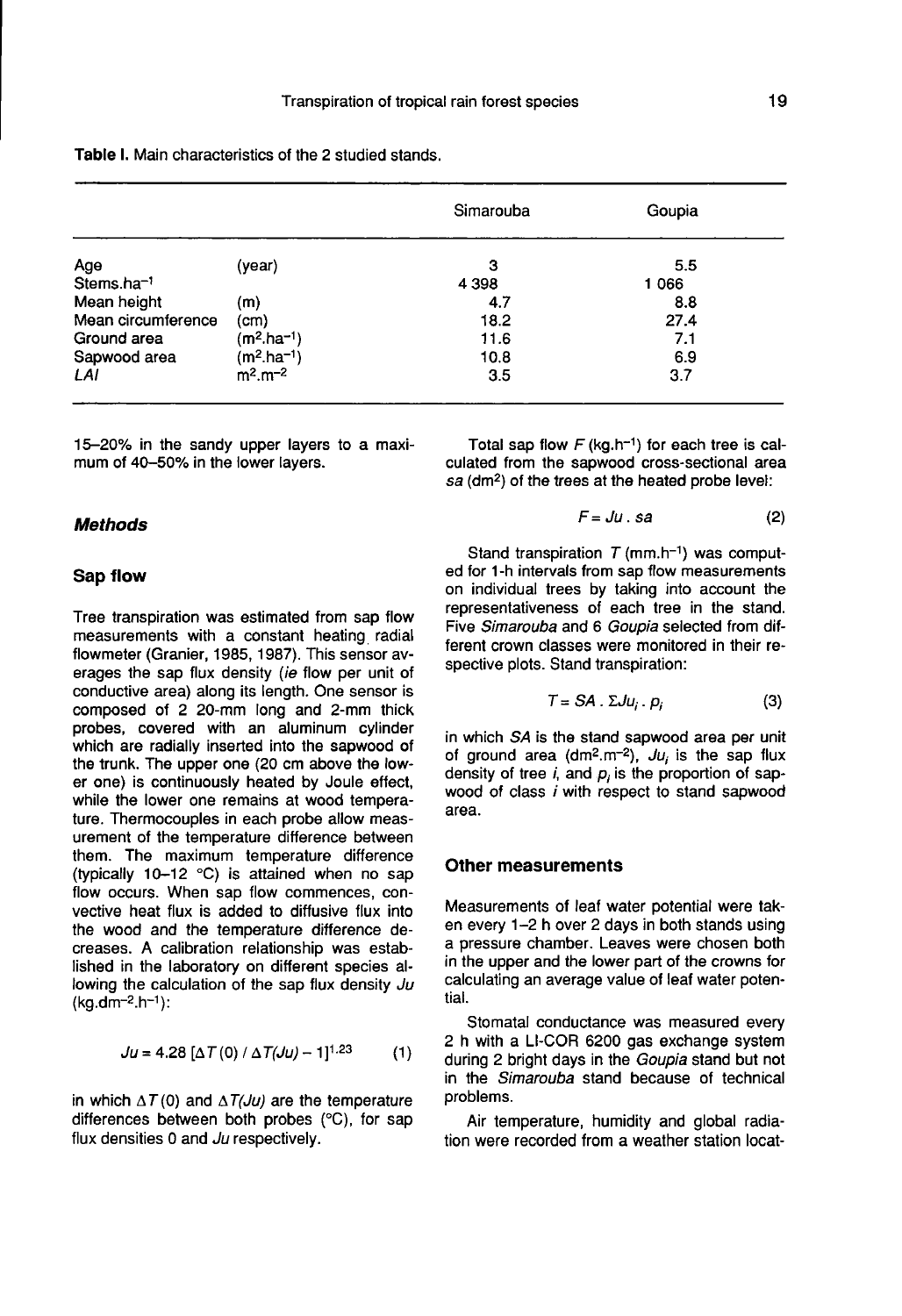20

ed at the top of the canopies on a scaffolding tower; wind speed was measured 2 m above.

Climate and sap flow data were collected on a Campbell Ltd 21X data logger at a rate of one measurement every 10 s, from which hourly averages were calculated and stored.

In the Simarouba experiment, sap flow was recorded from October 27, 1988 to April 12, 1989, and in the Goupia experiment from May 18, 1989 to November 17, 1989.

#### Hydraulic and canopy conductances

Whole-tree hydraulic conductance was calculated from linear regressions between diurnal measurements of sap flux density and leaf water potential. Correlation coefficients were high, ranging between 0.90 and 0.95.

Canopy conductance was evaluated hourly from sap flow and climatic measurements using the Monteith transformation (1973) of the Pen-

 $2<sub>c</sub>$  $(kg.h-1)$ Simarouba 48.7 24.5  $1.5$  $21.0$  $15.3$ Sap flow

 $12$ 

16

solar time (h)

20

 $1.0$ 

 $0.5$  $0.0 +$ 

8

man formula, and assuming that vapour flux was equal to sap flux. Net radiation, not measured, was assumed to be 70% of the global radiation. Aerodynamic conductance was calculated with the Monteith formula, from wind speed and mean height of the stands. Early morning values (6-8 am) were eliminated from this calculation because evaporation of dew adversely affects the estimates of canopy conductance with the Penman-Monteith equation.

#### RESULTS

#### Spatial variations of sap flow

Typical daily evolutions of sap flow in different trees of each stand are shown in fig ure 1. Diurnal variations were in phase for the different trees, but maximum values





Fig 1. Top: diurnal evolution of total sap flow of Simarouba (left) and Goupia (right) for the different trees during 2 bright days. Sapwood area (cm<sup>2</sup> at dbh) of each tree is also indicated. Bottom: corresponding sap flux density evolution for the same trees and days.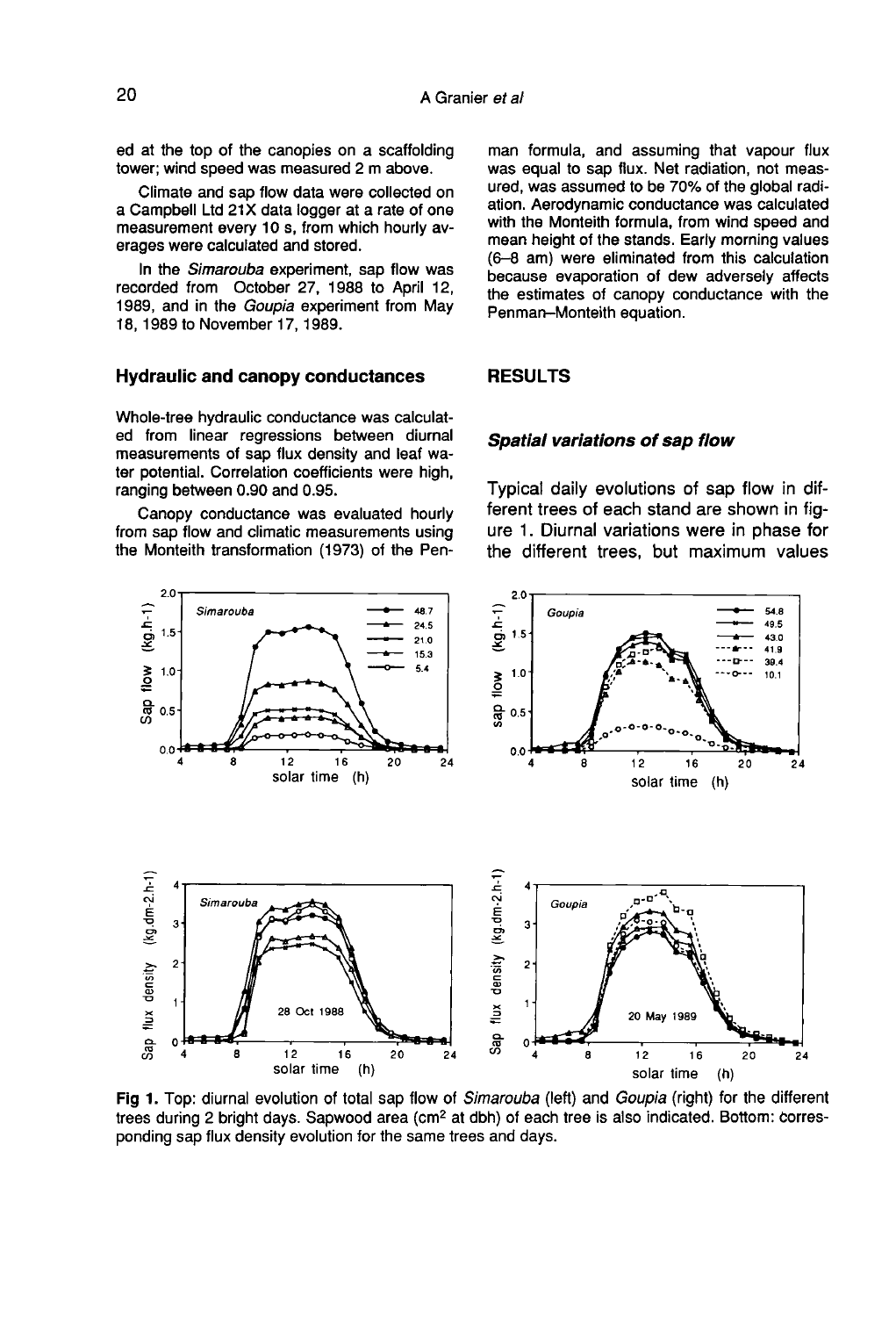and daily sap flow showed marked differences: total daily sap flow ranged from 1.4 kg.d<sup>-1</sup> to 13.3 kg.d<sup>-1</sup> for Simarouba, and from 2.3 kg.d<sup>-1</sup> to 11.4 kg.d<sup>-1</sup> for *Goupia*. The most important variable was the size, and hence the sapwood area of the individuals (see eq (2)). The sap flux density shown in figure 1 for the same days was less variable from tree to tree. Coefficients of variation ranged only between 15-20%.

As shown in figure 1, the between-tree variability in the Goupia experiment was less important, due to a greater homogeneity of the stand, as compared with the *Simarouba* one. During the brightest days,<br>maximum sap flux density attained 3.5–4.0<br>kg.dm<sup>–2</sup>.h<sup>–1</sup>. maximum sap flux density attained  $3.5-4.0$  kg.dm<sup>-2</sup>.h<sup>-1</sup>.

#### Diurnal evolution of water relations

Figure 2 shows diurnal time-courses of sap flow, water potential and stomatal conductance measured for several trees of both species, concurrently to the evolution of the climatic factors. Vapour pressure deficit (vpd) remained relatively low during the day, which is a characteristic of these equatorial areas where minimum relative humidity is about 70%. Diurnal sap flow increased sharply in the morning, from 8 to 10 am after dew evaporation. While global radiation and vpd continued to increase after 10 am, sap flow remained approximately constant for Simarouba, and began to decrease for Goupia, indicating stomata were closing at this time. A continuous decrease of stomatal conductance was observed all day from the earlier measurements (11:00) to the later ones (17:00). It was probably a consequence of the inhibiting effect of increasing vpd on stomatal conductance. In a first approximation Ju is proportional to the product of stomatal conductance times vpd, which explains why Ju fell about 30% while stomatal conductance decreased > 50%.

Measured predawn leaf water potentials were high for both species and close to zero  $(-0.2$  to  $-0.1$  MPa), indicating a high water availability in the root zones. Diurnal minimum values were similar for the studied trees, ranging from  $-1.5$  to  $-1.8$  MPa. Stand structure may explain this low variability in leaf water potential. A large distance between the planted trees allows significant available energy penetration into the crowns, even for the smallest trees.

Whole-tree hydraulic conductance was similar for both species: 0.351 10<sup>-5</sup> trees.<br>Whole-tree hydraulic conductance was<br>similar for both species: 0.351 10<sup>-5</sup><br>mol.m<sup>-2</sup>.s<sup>-1</sup>.Pa<sup>-1</sup> for *Simarouba* and 0.319<br>10<sup>-5</sup> mol.m<sup>-2</sup>.s<sup>-1</sup>.Pa<sup>-1</sup> for *Goupia*. Whole-tree hydraulic conducts<br>similar for both species: 0.<br>mol.m<sup>-2</sup>.s<sup>-1</sup>.Pa<sup>-1</sup> for *Simarouba* a<br>10<sup>-5</sup> mol.m<sup>-2</sup>.s<sup>-1</sup>.Pa<sup>-1</sup> for *Goupia*.

Average daily accumulated values of Average daily accumulated values of<br>sap flow were 5.7 kg.tree<sup>-1</sup> for Simarouba sap flow were 5.7 kg.tree<sup>-1</sup> for *Simarouba*<br>and 11.2 kg.tree<sup>-1</sup> for *Goupia* for the days shown in figure 2. On a stand basis, extrapolating measures of sap flow (see eq<br>3) this yielded 2.8 mm.d<sup>-1</sup> and 2.1 mm.d<sup>-1</sup> respectively. Such low stand transpiration was due to low potential evapotranspiration (PET) (3.7 and 3.3 mm.d<sup>-1</sup> for the 2 d of measurement), as a consequence of high air humidity and shortness of the daylight period.

### Stand transpiration and potential evapotranspiration

The relationship between stand transpiration (T) and potential evapotranspiration (PET) is given in figure 3 for the 2 stands; maximum values of  $T$  and  $PET$  were 2.8 and 5.5 mm respectively. The relationship was not significantly different between<br>Goupia and Simarouba. It can be observed<br>that T was not linearly related to PET<br>above 4 mm.d<sup>-1</sup>. For days with a highest<br>evaporative demand. T was about only Goupia and Simarouba. It can be observed that  $T$  was not linearly related to  $PET$  above 4 mm.d<sup>-1</sup>. For days with a highest evaporative demand,  $T$  was about only 50% of Penman evapotranspiration, as a consequence of the effect of quite high vapour pressure deficit on stomatal conductance.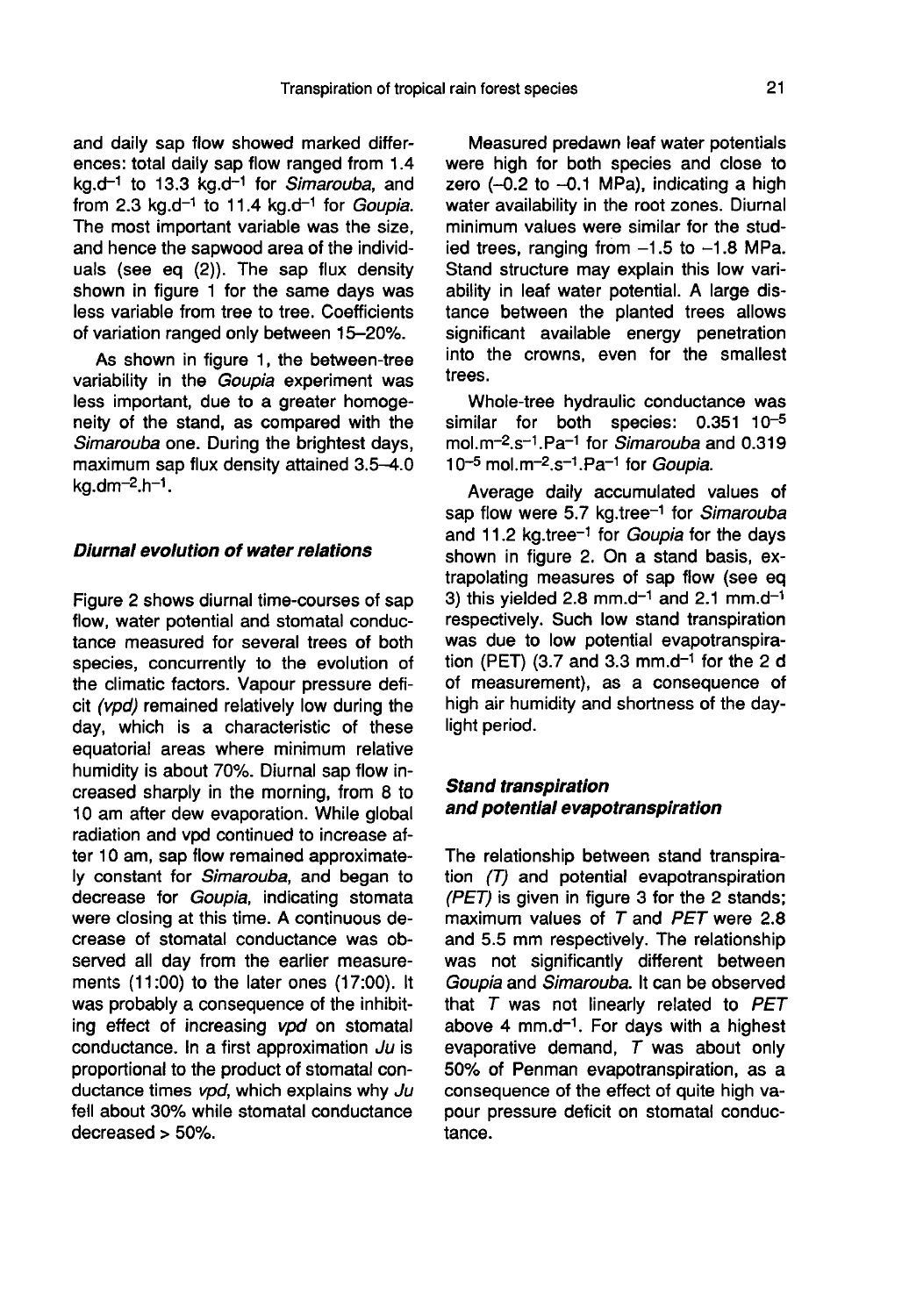

Fig 2. Diurnal evolution of: top: global radiation  $(G)$  ----, vapour pressure deficit (vpd) o----o; middle: sap flux density (Ju) and stomatal conductance (gs); bottom: leaf water potential ( $\psi$ ), measured on 4 Simarouba (left) and 2 Goupia (right) during 2 bright days.

The relationship between vapour pressure deficit and canopy conductance, as calculated from sap flow and Penman-Monteith equation, is given in figure 4 for the 2 plots. The inhibiting effect of vpd on canopy conductance can be observed for both species, even at low values (4 hPa), as previously seen on stomatal conductance. For higher vpd, Simarouba exhibited higher canopy conductance than Goupia. This difference became significant above 8 hPa, leading to 20% greater values for Simarouba than for Goupia which appeared to be more sensitive to vapour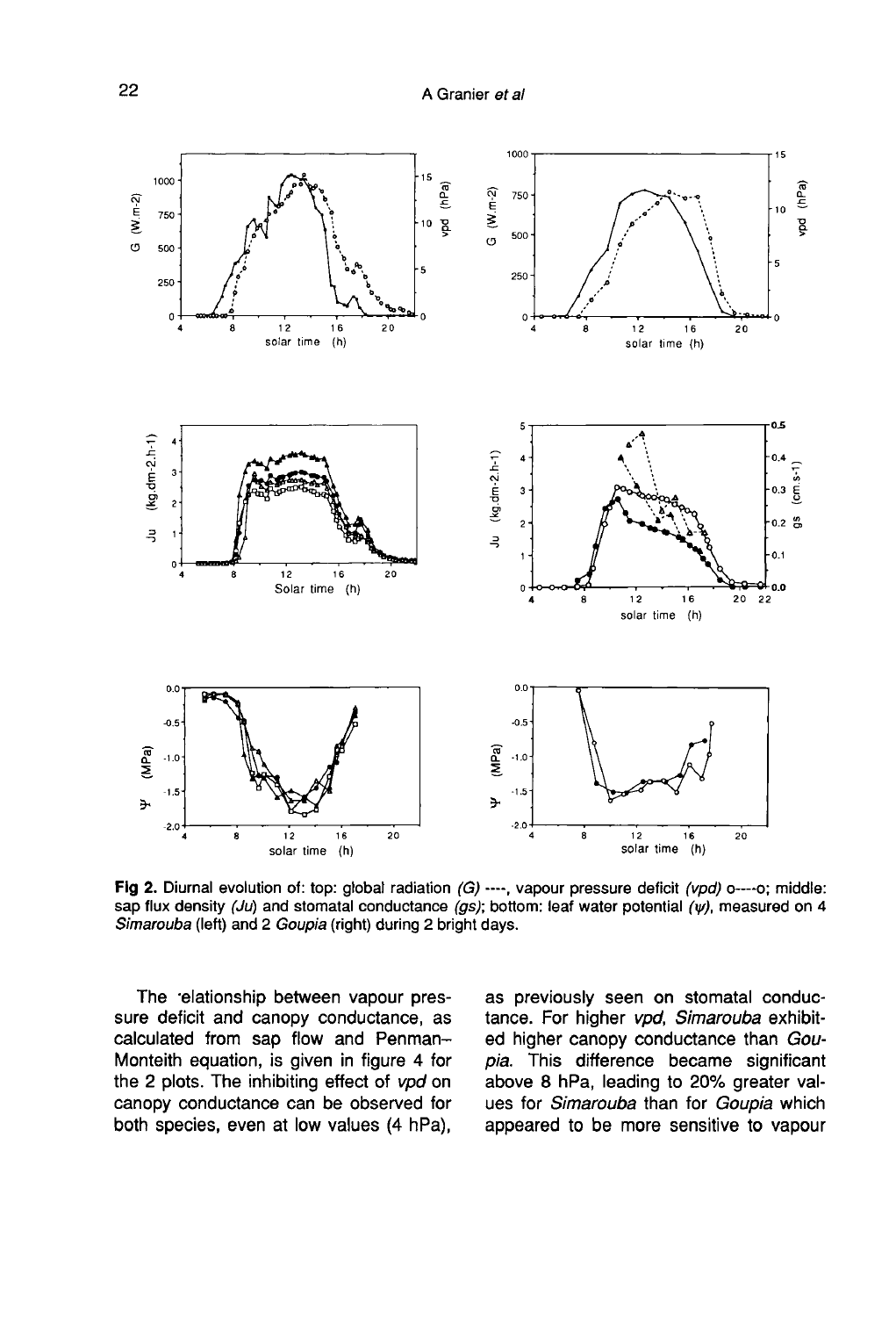

Fig 3. Relationship between stand transpiration computed from sap flow, and Penman potential evapotranspiration (PET) for the 2 species. Each point is a daily value.



Fig 4. Effect of vapour pressure deficit (vpd) on calculated canopy conductance (gc) of the 2 plots; data are hourly values during days without rain. Same symbols as used in figure 3.

pressure deficit of the air. For both species, canopy conductance dropped below 1.0 cm.s<sup>-1</sup> when *vpd* increased  $> 10$  hPa. On Goupia, a good agreement was found between estimations of canopy conductance from i), stomatal conductance, vpd and leaf area index LAI giving values decreasing from  $1.48 \text{ cm.s}^{-1}$  to 0.72 cm.s<sup>-1</sup> and ii), Penman-Monteith equation giving values ranging from 1.67 cm.s<sup>-1</sup> to 0.60 cm.s<sup>-1</sup>. creasin<br>and ii),<br>values<br>cm.s<sup>-1</sup>.

#### DISCUSSION AND CONCLUSION

These experiments show higher sap flux densities than those measured on temperate species whose maximum rates range typically between 2 and 3 kg.dm $-2.$ h $-1$ either for coniferous species, such as Pinus pinaster (Granier et al, 1990) or broadleaved species such as Quercus petraea (Bréda and Granier, unpublished data). In tropical rain forests, values as high as 4 (Bréda and Granier, unpublished data). In<br>tropical rain forests, values as high as 4<br>kg.dm<sup>-2</sup>.h<sup>-1</sup> seems to indicate a very effi-<br>cient hydraulic conducting system in the cient hydraulic conducting system in the tree, as the evaporative demand is generally not very important. Experiments reported by Huc and Guehl (pers comm) in pioneer species like Jacaranda copaia showed a high hydraulic efficiency, calculated as the ratio of stomatal conductance to soil-to-leaf water potential gradient.

The computed stand transpirations yielded quite low ratios of transpiration: potential evapotranspiration. For bright days, without rain events, the average ratios were 0.51 for Simarouba (over 64 d) and 0.48 for Goupia (90 d). This is likely a consequence of low sapwood basal areas and LAI of these young plantations; evaluations of LAI in the studied stands gave values < 4.0 (table I). Alexandre (1981) estimates in natural forest were close to 7.0. It may be considered that it ranges from 5.5 to 8.2, according to the structure of the forest and its phenology. Measurements made by Shuttleworth et al (1984) over a natural stand in the Amazonian forest gave values of transpiration of  $\approx$  70% of Penman evaporation during bright days, and in nonlimiting soil water conditions. Nevertheless, total evapotranspiration of these forests may exceed PET when interception of precipitation is taken into account (Shuttleworth, 1989).

Estimations of surface conductance of the 2 studied plots, and the measurements of stomatal conductance shown in figure 2